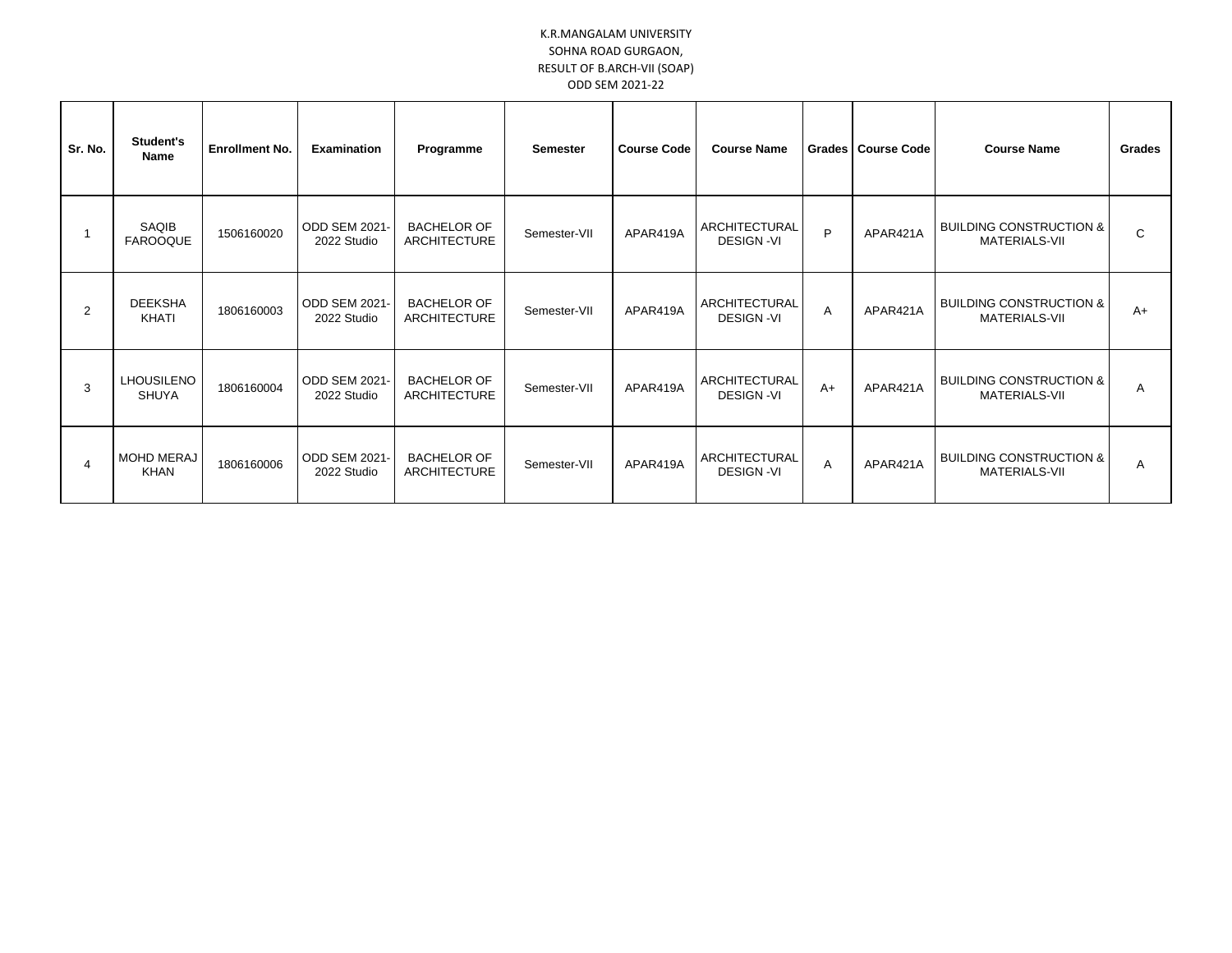## K.R.MANGALAM UNIVERSITY SOHNA ROAD GURGAON, RESULT OF B.ARCH-VII (SOAP) ODD SEM 2021-22

| Sr. No.        | Student's<br><b>Name</b>          | <b>Enrollment No.</b> | <b>Examination</b>                  | Programme                                 | <b>Semester</b> | <b>Course Code</b> | <b>Course Name</b>                                             | Grades         | <b>Course Code</b> | <b>Course Name</b>                        | Grades  |
|----------------|-----------------------------------|-----------------------|-------------------------------------|-------------------------------------------|-----------------|--------------------|----------------------------------------------------------------|----------------|--------------------|-------------------------------------------|---------|
|                | SAQIB<br><b>FAROOQUE</b>          | 1506160020            | <b>ODD SEM 2021-</b><br>2022 Studio | <b>BACHELOR OF</b><br>ARCHITECTURE        | Semester-VII    | APAR431A           | <b>PROFESSIONAL PRACTICE &amp;</b><br><b>OFFICE MANAGEMENT</b> | B              | APAR425A           | PROJECT CONSTRUCTION<br>MANAGEMENT        |         |
| $\mathfrak{p}$ | <b>DEEKSHA</b><br><b>KHATI</b>    | 1806160003            | ODD SEM 2021-<br>2022 Studio        | <b>BACHELOR OF</b><br><b>ARCHITECTURE</b> | Semester-VII    | APAR431A           | <b>PROFESSIONAL PRACTICE &amp;</b><br><b>OFFICE MANAGEMENT</b> | A              | APAR425A           | PROJECT CONSTRUCTION<br><b>MANAGEMENT</b> | A+      |
| 3              | <b>LHOUSILENO</b><br><b>SHUYA</b> | 1806160004            | ODD SEM 2021-<br>2022 Studio        | <b>BACHELOR OF</b><br><b>ARCHITECTURE</b> | Semester-VII    | APAR431A           | <b>PROFESSIONAL PRACTICE &amp;</b><br><b>OFFICE MANAGEMENT</b> | $A+$           | APAR425A           | PROJECT CONSTRUCTION<br>MANAGEMENT        | $\circ$ |
|                | <b>MOHD MERAJ</b><br><b>KHAN</b>  | 1806160006            | <b>ODD SEM 2021</b><br>2022 Studio  | <b>BACHELOR OF</b><br><b>ARCHITECTURE</b> | Semester-VII    | APAR431A           | <b>PROFESSIONAL PRACTICE &amp;</b><br>OFFICE MANAGEMENT        | $\overline{A}$ | APAR425A           | PROJECT CONSTRUCTION<br>MANAGEMENT        | A+      |